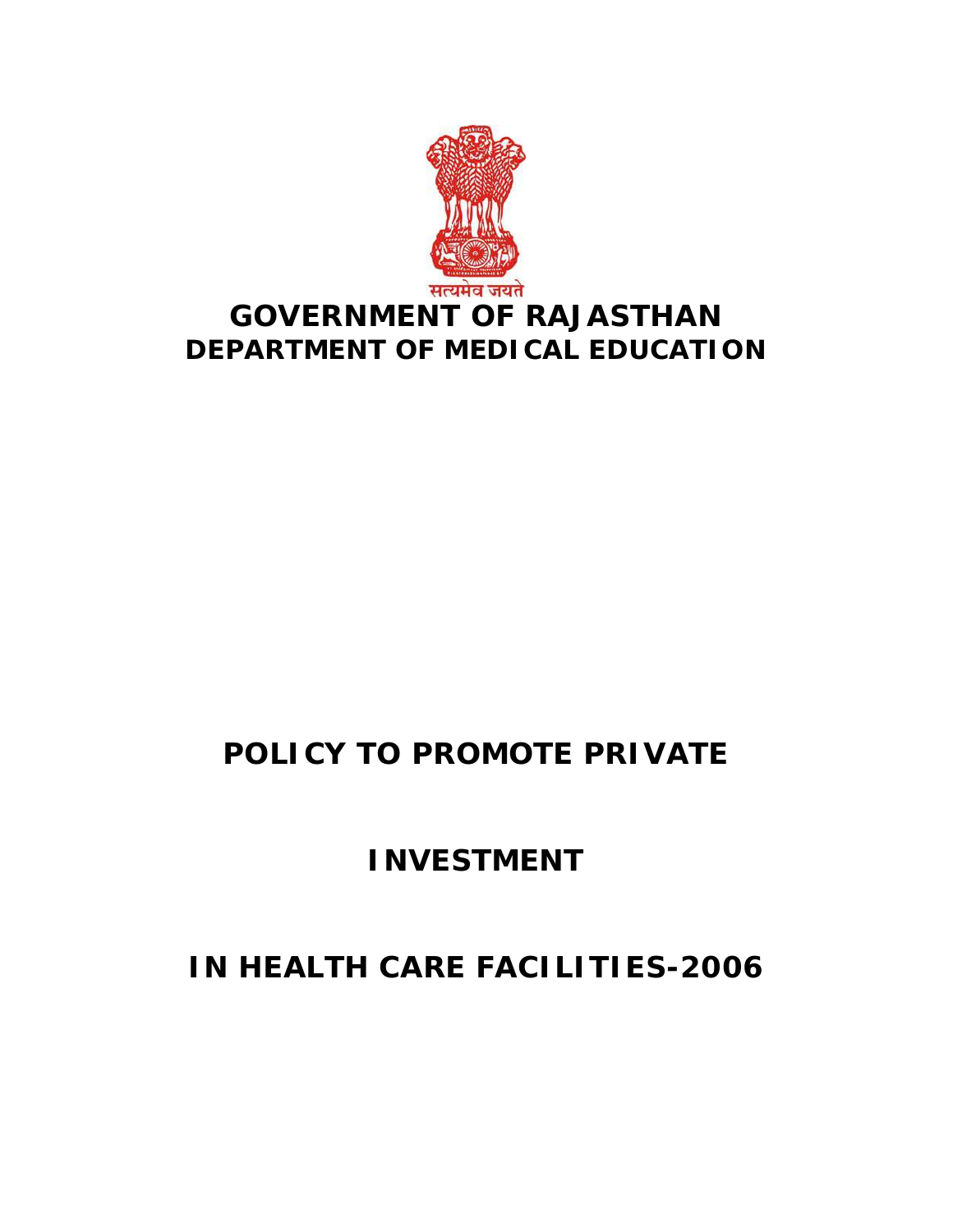*The State of Rajasthan is the largest state in India situated in Northern part of the country. Its population as per 2001 census was 56.4 million.*

*The state allocates around 40% of its budget in Social Sectors like Education, Health and Family Welfare, Housing, UDH, and welfare of SC & ST. A sum of Rs. 1100 crore (approximately) was spent on Medical & Health and Family Welfare in 2004-05, about 22% of which was spent on referral health care services.*

*The State Government decided in the year 1996-97 to open up Medical Education to private sector. Today, the State has 8 Medical Colleges of which 2 are in private sector and 6 are in public sector. The intake capacity for Undergraduate course in medicine is 800 (600 in Government and 200 in private colleges) There are 8 Dental Colleges in the State of which one is in Public sector with intake capacity of 40 and 7 are in private sector with intake capacity of 700 seats.*

*The hospitals attached to Government Medical Colleges are providing tertiary Health Care services to the patients from Rajasthan and from the neighboring States. Super Specialty Health Care Services like Urology, Pediatric Surgery Neurosurgery, Plastic Surgery, Neurology, Cardiology, Cardiac Thoracic Surgery, Nephrology, Gastroentrology and Endocrinology are available in teaching hospitals of Rajasthan.*

*State Government has set up a separate University of Health Sciences in order to provide focused attention to development of Medical Education and research facilities.*

*In order to pass on the benefits of recent advances in the field of medicine to people residing in rural areas, it has been decided to set up a telemedicine project which is being taken up in collaboration with ISRO to link Medical Colleges to District Hospitals. The project involves an outlay of Rs. 45 crores.*

*There is a need to promote private sector investment in Health Sector in order to facilitate establishing of quality health care institutions within the frame work of set standards and norms. Private sector can play an important role to supplement State Government efforts in the fields of secondary and tertiary health care and diagnostic services. With the help of private sector participation, the State can maximize the benefits which might accrue from the opportunities in medical tourism, expand availability and access of quality health care services and integrate allopathic treatment with Indian and other alternative systems of medicine.*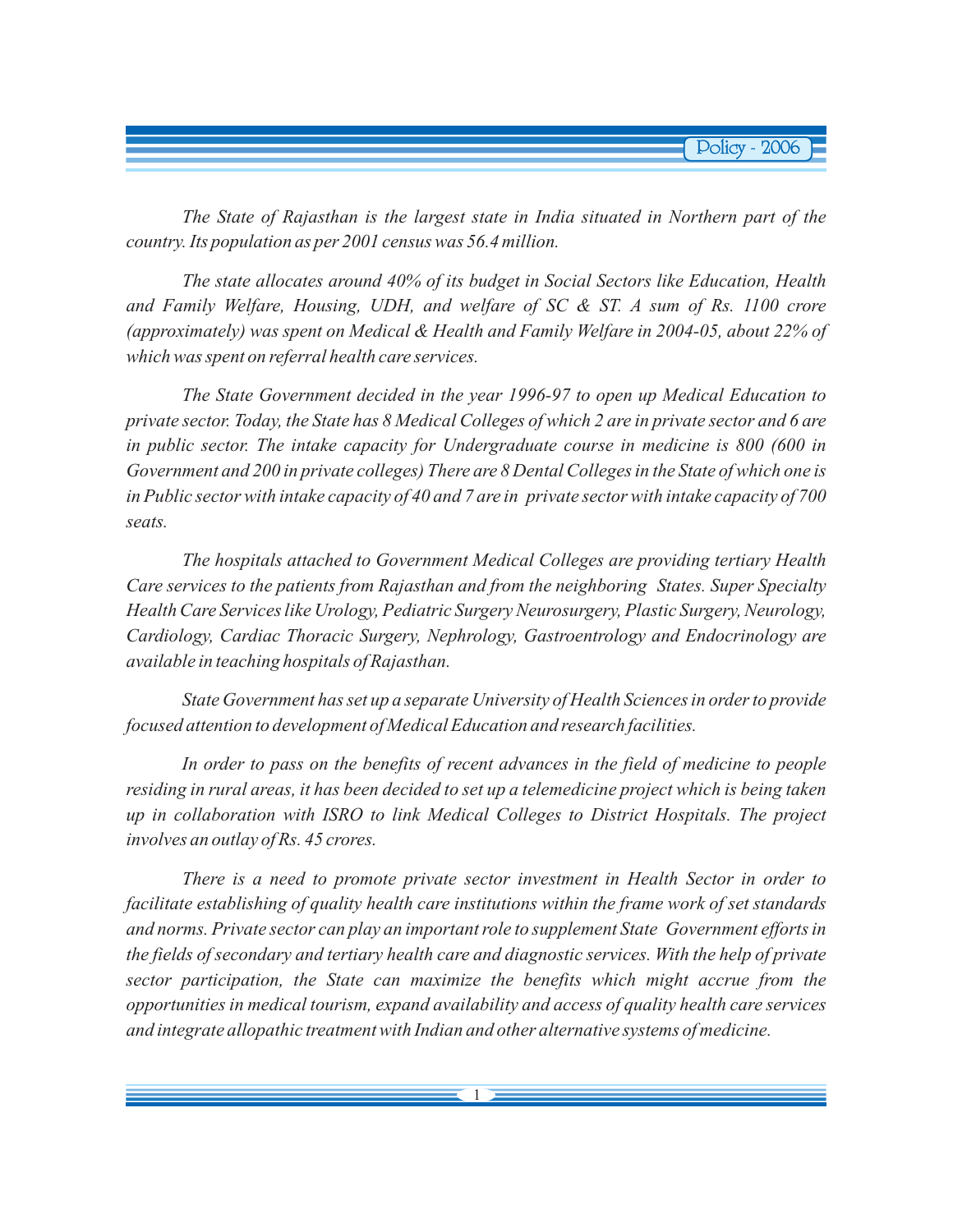# *A. Policy :-*

*The policy shall be known as the policy for promoting private investment in Health Care Facilities-2006. It will remain in force till 31.12.2010.*

**Policy - 2006** 

# *B. Objectives :-*

*The policy shall have the following objectives:*

- *To promote private sector investment in Medical & Heath Care Institutions, Medical & Dental Colleges and support units like Diagnostic Centres, Blood Banks and Paramedical Training Institutes. a.*
- *To ensure delivery of quality health care with reasonable costs. b.*
- *To promote development of Centers of Excellence for Medical Care. c.*
- *To promote Rajasthan as a Medical Tourism Destination. d.*
- *To develop Complementary and Alternative Medicine Centres. e.*
- *To develop Super Specialty Health Care Institutions. f.*
- *To promote Public Private Participation in Medical & Health Sector g.*
- *To develop standards for infrastructure and operations. h.*
- *To create a regulatory body with supportive role. i.*

## *C. Activities:-*

*Under the policy the Government of Rajasthan shall facilitate the private sector through following activities:-*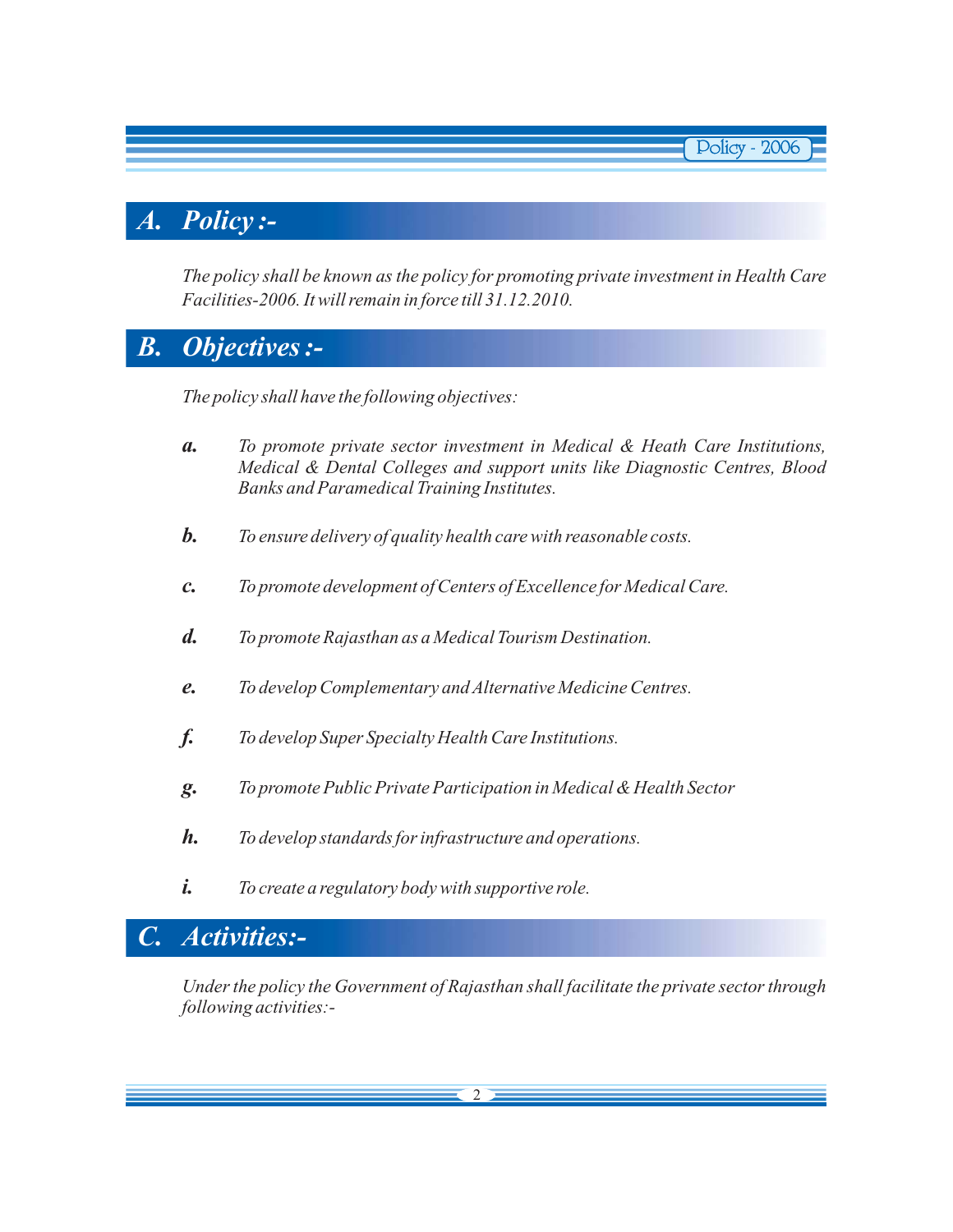- *Identifying the available land for Health Care facilities. a.*
- *Maintaining a land bank exclusively for health care institutions. b.*
- *Promoting suitable institutions as Medical Tourism Destinations. c.*
- *Facilitating the investment through speedy disposal within given time frame and through financial incentives. d.*
- *e. Creation of Regulatory body with appropriate authority and supportive role for ensuring quality care and addressing grievances.*
- *Laying down of minimum standards through a committee on standards to help in certification/Accreditation. f.*
- *Offering paid consultancy/services related to Hospital Planning and Operations. g.*

## *D. Definitions:-*

- *'BIDI' means Board of Infrastructure Development and Investment Promotion. (a)*
- *BPL (Below Poverty Line) patient is one who has been issued a BPL Card by an authorized official (or Competent Authority) of the State Government of Rajasthan. (b)*
- *Complementary and Alternative Medicine Center (CAM Center) is an institution approved by committee of standards for providing Health Care facilities based on Alternative system of Medicine like Ayurveda, Siddha, Unani, Homeopathy and Naturopathy. (c)*
- *Committee on standards will be such committee as may be constituted by Government of Rajasthan from time to time to prescribe norms and standards in respect of man power, infrastructure, equipment and operational requirements of Health Care facilities. (d)*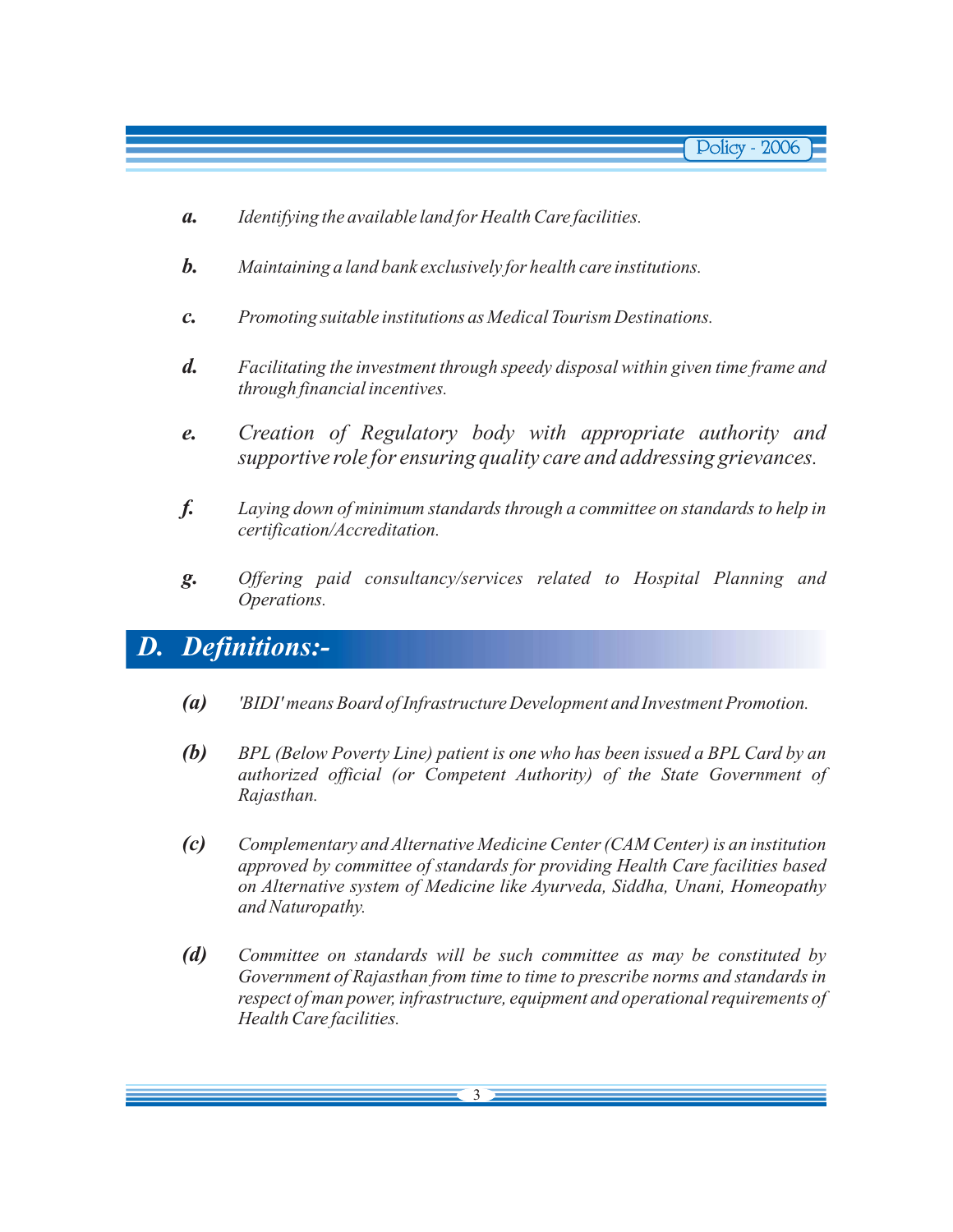- *Dental Colleges are institutions running Dental and General hospitals with Under graduate/Post graduate teaching facilities as approved by Dental Council of India. (e)*
- *Health Care facility for the purpose of this policy means a health care institution like Hospital, Medical College, Dental College, or support units like Diagnostic Centers, Blood Banks investing a minimum of Rs. 10 cr. and Para-medical and Nursing Training Institutes investing a minimum of Rs. 5 cr. A hospital or nursing home investing a minimum of Rs. 50 lac will also be eligible provided it is located in a town/village with a population of less than 50 thousand situated at least 50 kms away from divisional headquarters and 20 kms away from Distt. Headquarters. The investment shall include all constructions and the cost of all facilities, equipments, fixture and fittings. (f)*
- *Hospital means a health care facility which provides medical & health care services having a minimum 50 beds for Indoor patients along with OPD facilities. In cases of hospitals/nursing homes located in a town/village with a population of less than 50 thousand and situated at least 50 kms away from Divisional Headquarters and 20 kms away from Distt. Headquarters the minimum requirement of beds will be 15. (g)*
- *Institution means -registered firm, society or trust interested in setting up Hospital in Rajasthan. (h)*
- *Medical Colleges/Hospitals are Medical institutions with Under graduate/Post graduate teaching facilities as per norms prescribed by Medical Council of India. (i)*
- *NRI investor, under the policy shall mean an Indian Citizen Residing abroad who is willing to invest in Health Care Facility in Rajasthan. (j)*
- *National Level Corporate Health Care Entity under the policy, shall mean an entity which is engaged in health care in more than one State/UT in the country and has an aggregate of 1000 beds in the hospitals managed/operated by it. (k)*
- *Private sector under the policy shall refer to a collective of individual/ Society/Trust/NGO/Corporate sector willing to create Health Care Facilities in the State. (l)*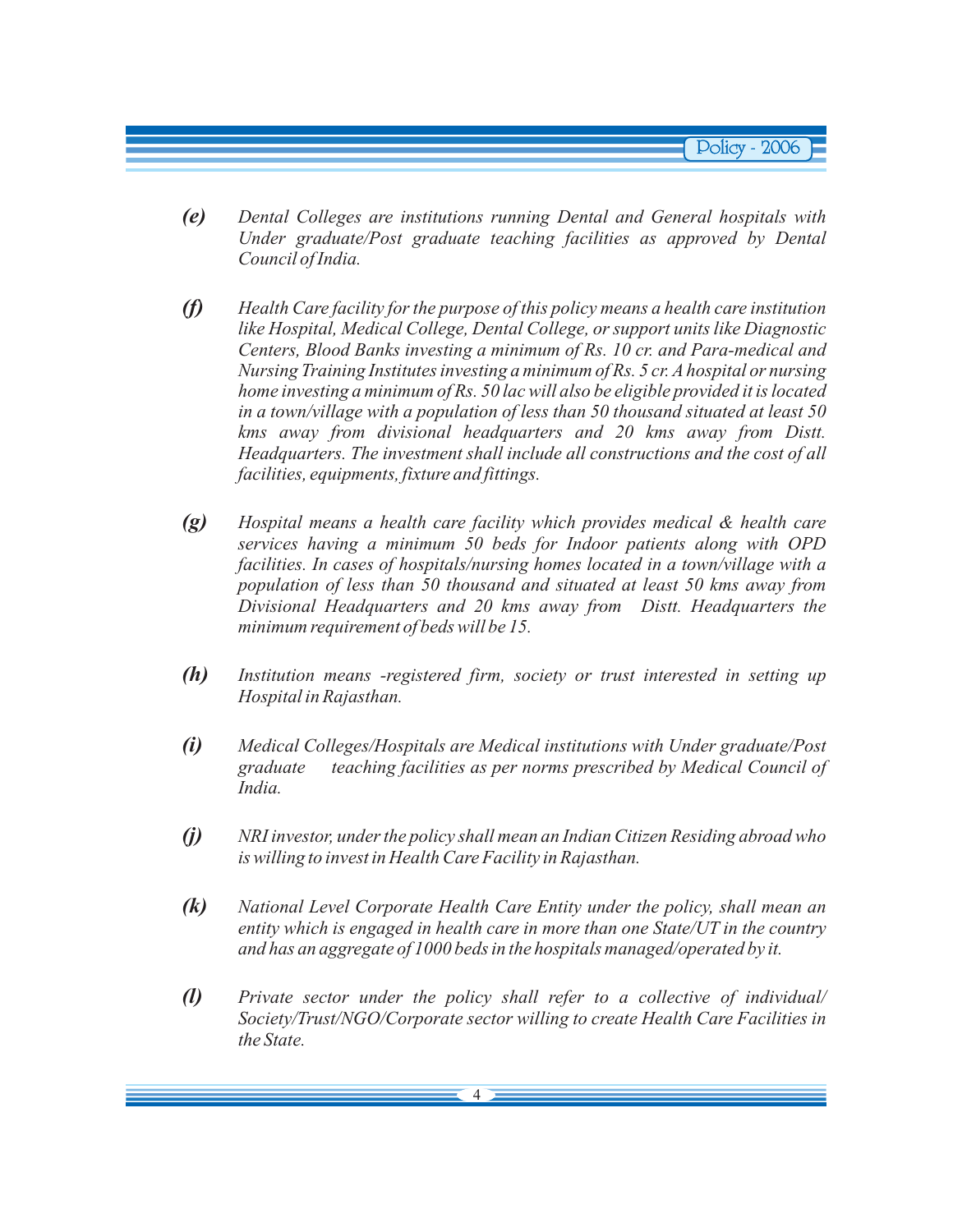- *State means state of Rajasthan. (m)*
- *State Medical Planning and Resource Committee means such committee as may be constituted by the State Government to promote investment and regulate functioning of private hospitals, Medical & Dental Colleges and Health Care Institutions promoting Medical Tourism and Complementary & Alternative Medicine. (n)*
- *Super Specialty Hospital means a hospital providing super specialty health care like Cardio Vascular Thoracic Surgery, Urology, Neurosurgery, Neurology, Cardiology, Pediatric Surgery, Gastroentrology, Nephrology, Endocrinology, Oncology, Plastic and Reconstructive Surgery. (o)*
- *Support units under this policy shall refer to: (p)*
	- *State of Art Diagnostic Centers with a minimum of 5 advanced diagnostic techniques. (i)*
	- *Blood Bank with component separation facility (ii)*
	- *Nursing and Paramedical Training Institutes (iii)*

## *E. The Operational Guidelines:*

*Under the Policy, letter of intent and proposals shall be invited by the Medical Education Dept., in a prescribed format (available at Govt. Medical Colleges on payment of a prescribed fee) from private investors intending to invest in health sector in the State of Rajasthan.*

- *The proposals, after scrutiny, shall be sent to concerned Principal Medical College for examining in view of need & feasibility and submitting a report within 15 days. a.*
- *On receipt of the examined proposals, the same shall be referred to State Medical Planning & Resource Committee for comments within 7 days. b.*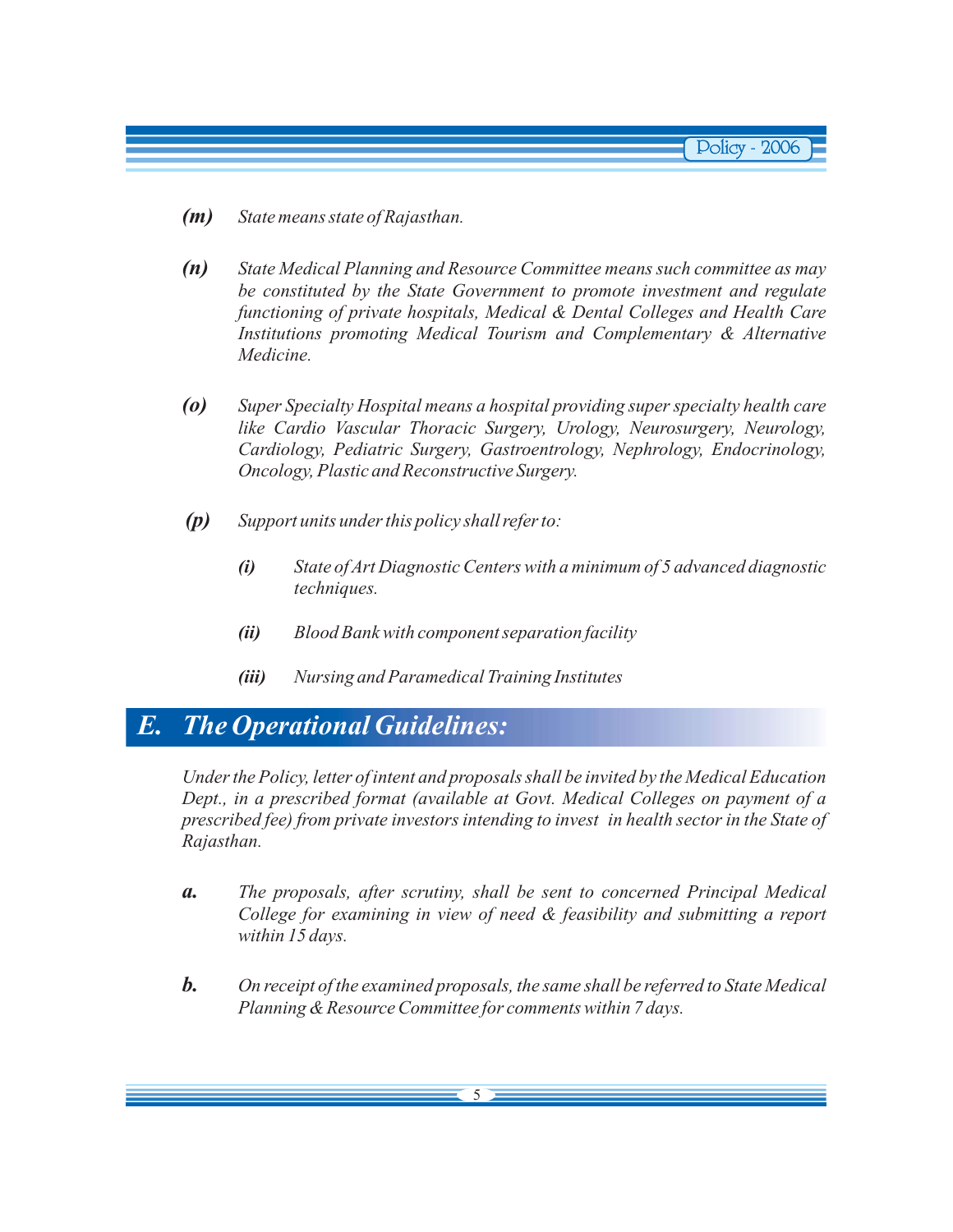- *The State Govt. in Dept. of Medical Education shall, after considering the comments from Principal Medical Colleges & State Medical Planning & Resource Committee, accept/reject the proposal and accordingly inform the investor, within 45 days. c.*
- *Once a proposal is accepted, the investor shall submit a detailed project report along with future projections within 3 months of the departmental communication indicating acceptance in principle. d.*
- *The detailed proposal shall be examined by State Medical Planning & Resource Committee and the comments along with approval/rejection by the State Govt. shall be forwarded to investor within 21 days of receipt of proposal. e.*
- *The investor shall be eligible for applying forf.*
	- *Allotment of land on concessionary rates i)*
	- *Tax concessions. ii)*
- *The allotment of Land shall be done by concerned department/agency on recommendation from Medical Education Department, based on g.*
	- *Requirements of space in relation to proposed bed strength in view of the prescribed standards i)*
	- *Floor Area ratio ii)*
	- *Building bye-laws iii)*
	- *Land availability in the desired location iv)*
- *The tax exemption shall be granted by the concerned Dept. after receiving the recommendations form the Medical Education Department. h.*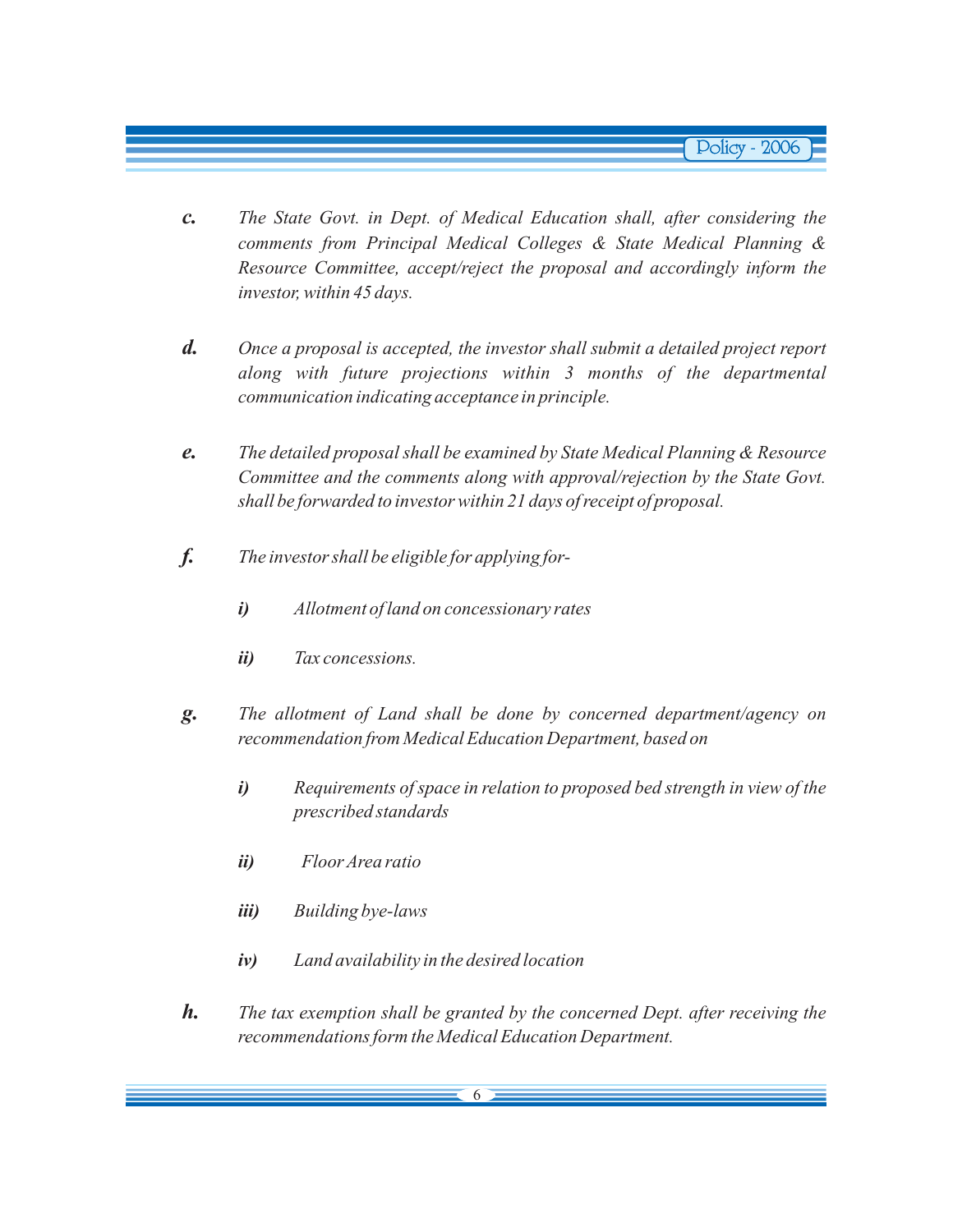*i. A customized package will be worked out for National Level Corporate Health Care entities and for those investors who are setting up health care facilities for promoting medical tourism through negotiations by a committee comprising Principal Secretary UDH, Commissioner BIP, Secretary Medical Education, Director Medical & Health Services and Deputy Secretary FD (GF&AR). Similarly customized packages will be worked out for Complementary and Alternative Medicine Centers. The customized packages will be put up to BIDI for approval.*

# *F. Eligibility*

- *(a) Minimum investment of Rs. 10 crore. (Rs. 5 cr., in case of Nursing and Para Medical Institutions and Rs. 50 lac in case of 15 bed hospitals/nursing homes situated in town/villages with population of less than 50 thousand and which are situated at least 50 kms away from divisional headquarters and 20 kms away from distt. headquarters.*
- *(b) Willingness to manage the Hospital waste in accordance to Bio-Medical waste (Management & Handling) Rules, 1998 under Environment Protection Act of 1986.*
- *(c) Compliance to Minimum standards laid down by the State Committee on Standards.*
- *(d) Reserving 10% beds for BPL patients and charging only 25% for drugs and diagnostics from BPL patients.*

## *G. Land allotment and Tax benefits :*

### *a LandAllotment:*

*Land will be allotted following the recommendations of State Medical Planning and Resource Committee and Government approval, by the concerned Department/Agency (JDA / RHB / RIICO / District Administration / UIT/LSG / Panchayat) in view of the following broad guidelines-*

7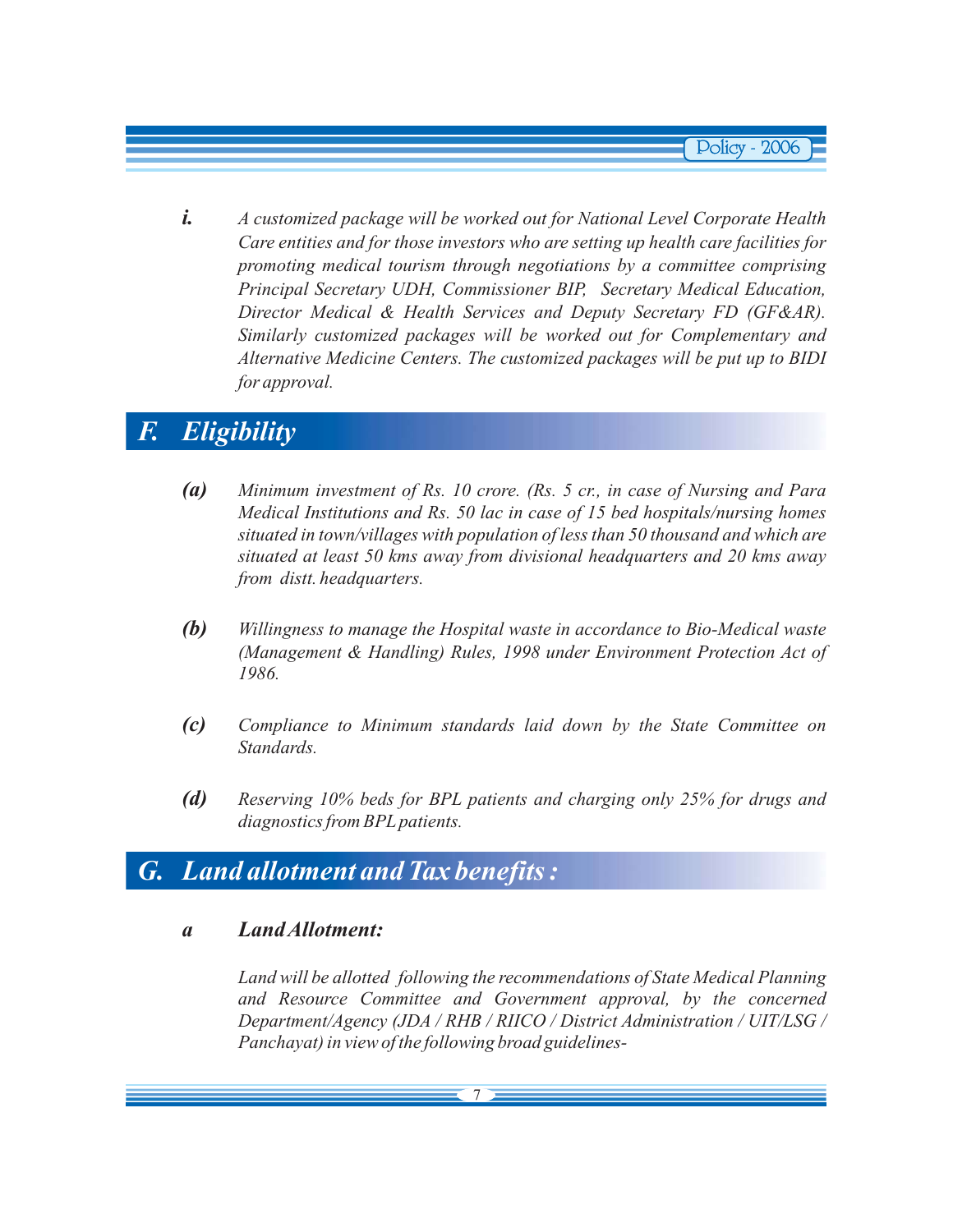- *i. Land shall be allotted, subject to availability in the desired location, only to new institutions investing a minimum of Rs. 10 crores in a Health Care Facility (Rs. 5 cr. in case of Nursing and Para Medical Institutions and Rs. 50 Lac in case of 15 bed hospitals/nursing homes situated in towns/villages with the population of less than 50 thousand and which are situated at least 50 km away from the divisional headquarters and 20 km. away from district headquarters).*
- *ii. The existing Health Care Institutions shall not be eligible for land allotment under the policy.*
- *iii. The allotted land shall exclusively be used for the purpose for which it stands allotted; else it shall be acquired by the Government, without any compensation besides black listing the individual/society/Trust/Firm and imposing a penalty.*
- *iv. The land shall be allotted on a 99 years lease.*
- *v. The project for which land will be allotted shall, ordinarily, be completed in a period of 3 years from the date of allotment, else the allotted land shall revert to Government and any structure developed on it shall become property of State Government. without giving any right to investor to appeal or to be compensated.*
- *vi. Those who have been allotted land on concessional price, shall have to keep 10% of beds reserved for BPL patients who shall be treated free and shall pay only 25% of the charges incurred on Drugs and Diagnostics. Those establishing diagnostic centers/other services will charge only 25% of fee from BPL patients.*
- *vii. The order of Priority for land allotment for different categories of Hospitals shall be as under-*
	- *1. Multi Super Specialty Hospitals.*
	- *2. Single Super Specialty Hospitals.*
	- *3. Medical colleges with Teaching Hospitals.*
	- *4. Dental Colleges with General and Dental Hospitals.*
	- *5. General Hospitals*
	- *6. Support units like State of Art Diagnostic Centers/Blood Banks/ Nursing and Paramedical Training Institutes.*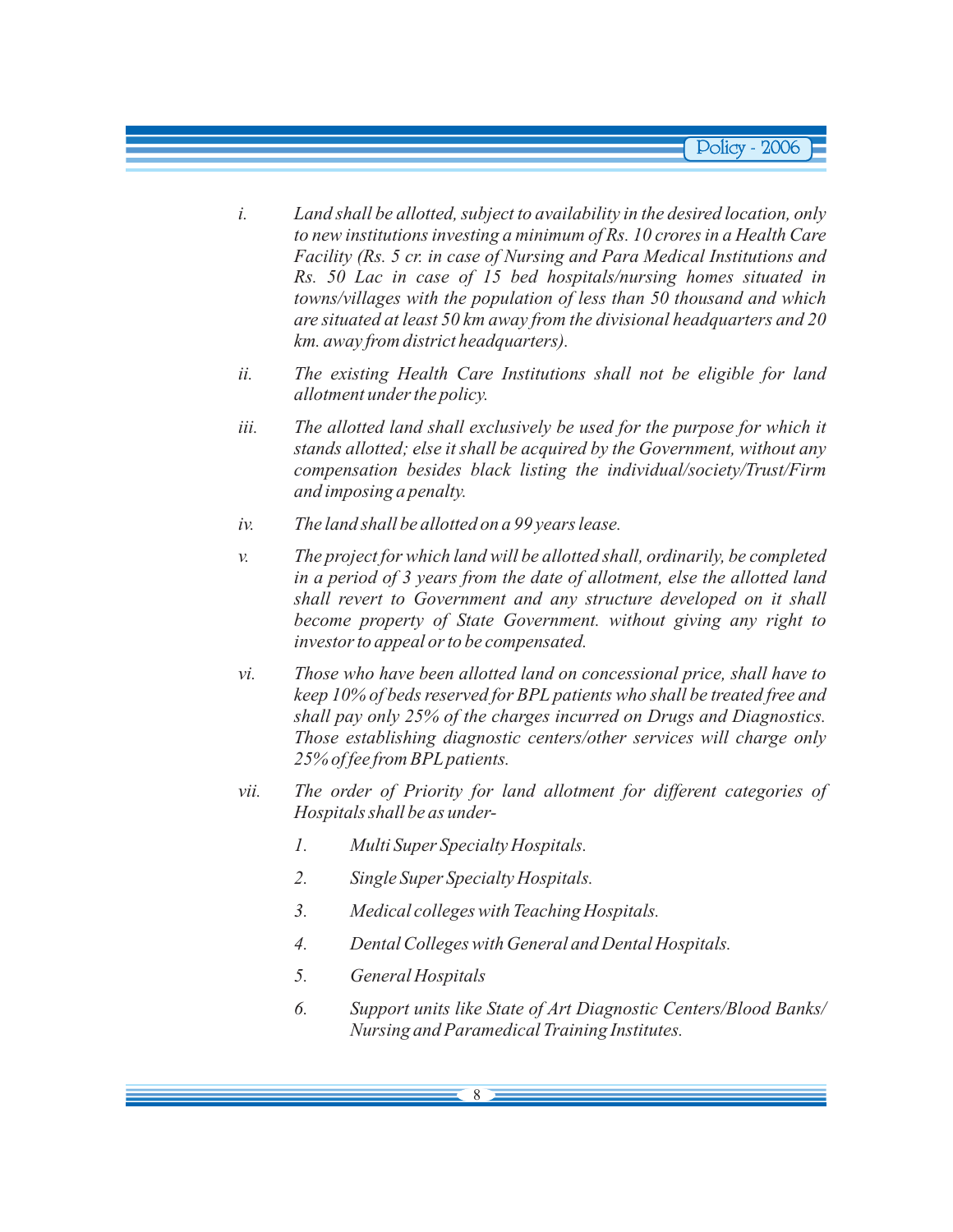*The land allotment rate for different categories of investment and area shall be as follows:*

|                |                                                                           | <b>Amount of Investment</b>                          | Allotment rate (% of reserve price) |  |  |
|----------------|---------------------------------------------------------------------------|------------------------------------------------------|-------------------------------------|--|--|
| $\mathbf{I}$ . |                                                                           | <b>For Jaipur Distt.</b>                             |                                     |  |  |
|                | (a)                                                                       | More than Rs. 10 crore<br>but less than Rs. 25 core  | 100%                                |  |  |
|                | (b)                                                                       | More than Rs. 25 crore<br>but less than Rs. 50 crore | 60%                                 |  |  |
|                | (c)                                                                       | More than Rs. 50 crore                               | 40%                                 |  |  |
| 2.             | <b>For All Divisional Head Quarters Distts.</b>                           |                                                      |                                     |  |  |
|                | (a)                                                                       | More than Rs. 10 crore<br>but less than Rs. 25 crore | 70%                                 |  |  |
|                | (b)                                                                       | More than Rs. 25 crore<br>but less than Rs. 50 crore | 50%                                 |  |  |
|                | (c)                                                                       | More than Rs. 50 crore                               | 35%                                 |  |  |
| 3.             | <b>For all General Distts.</b><br>(other than those indicated at 4 below) |                                                      |                                     |  |  |
|                | (a)                                                                       | More than Rs. 10 crore<br>but less than Rs. 25 crore | 65%                                 |  |  |
|                | (b)                                                                       | More than Rs. 25 crore<br>but less than Rs. 50 crore | 45%                                 |  |  |
|                | (c)                                                                       | More than Rs. 50 crore                               | 30%                                 |  |  |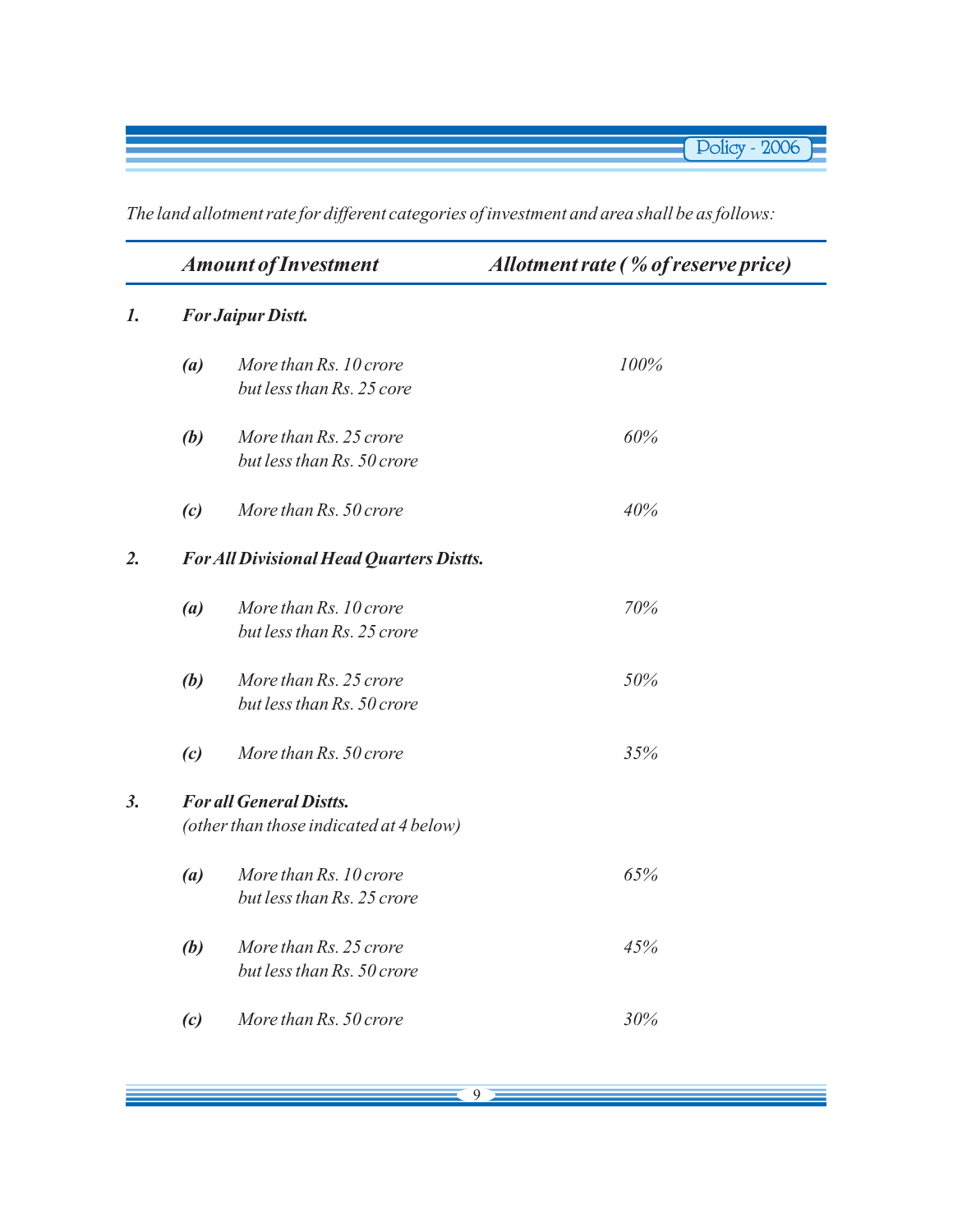*4. For Desert/Tribal districts of Jaisalmer, Barmer, Chittorgarh, Banswara, Dungarpur, Jhalawar, Baran, Jalore and Sirohi.*

|    | (a) | More than Rs. 10 crore<br>but less than Rs. 25 crore                                                                                                                                                       | 55% |
|----|-----|------------------------------------------------------------------------------------------------------------------------------------------------------------------------------------------------------------|-----|
|    | (b) | More than Rs. 25 crore<br>but less than Rs. 25 crore                                                                                                                                                       | 35% |
|    | (c) | More than Rs. 50 crore                                                                                                                                                                                     | 25% |
| 5. |     | <b>For 15 bed Hospitals/Nursing Homes</b><br>investing minimum of Rs. 50 lac in<br>towns/villages having a population of less<br>than 50 thousand and situated at least 50<br>kms away from the divisional | 70% |

#### *6. For places of tourist importance*

*district headquarters.*

*headquarters and 20 kms away from the*

*The land allotment rate for all designated places of tourist importance in the State shall attract an additional concession of 5%. However, this concession shall be available at places which are not State/Divisional/District Head Quarters & the concession shall be available only in case of places figuring in the list to be maintained by Tourism Department for this purpose.*

### *7. Special concession for NRI investors and National Level Corporate Health Care Entity*

*With regard to the land allotment price in case of National Level Corporate Health Care Entity and NRI investors, a committee of the following officers can grant extra concession up to 10% of reserve price in each category subject to the condition that the reduced reserve price shall not be less than 50% of the reserve price in case of Jaipur and other Divisional Headquarters and 25% in case of other places.*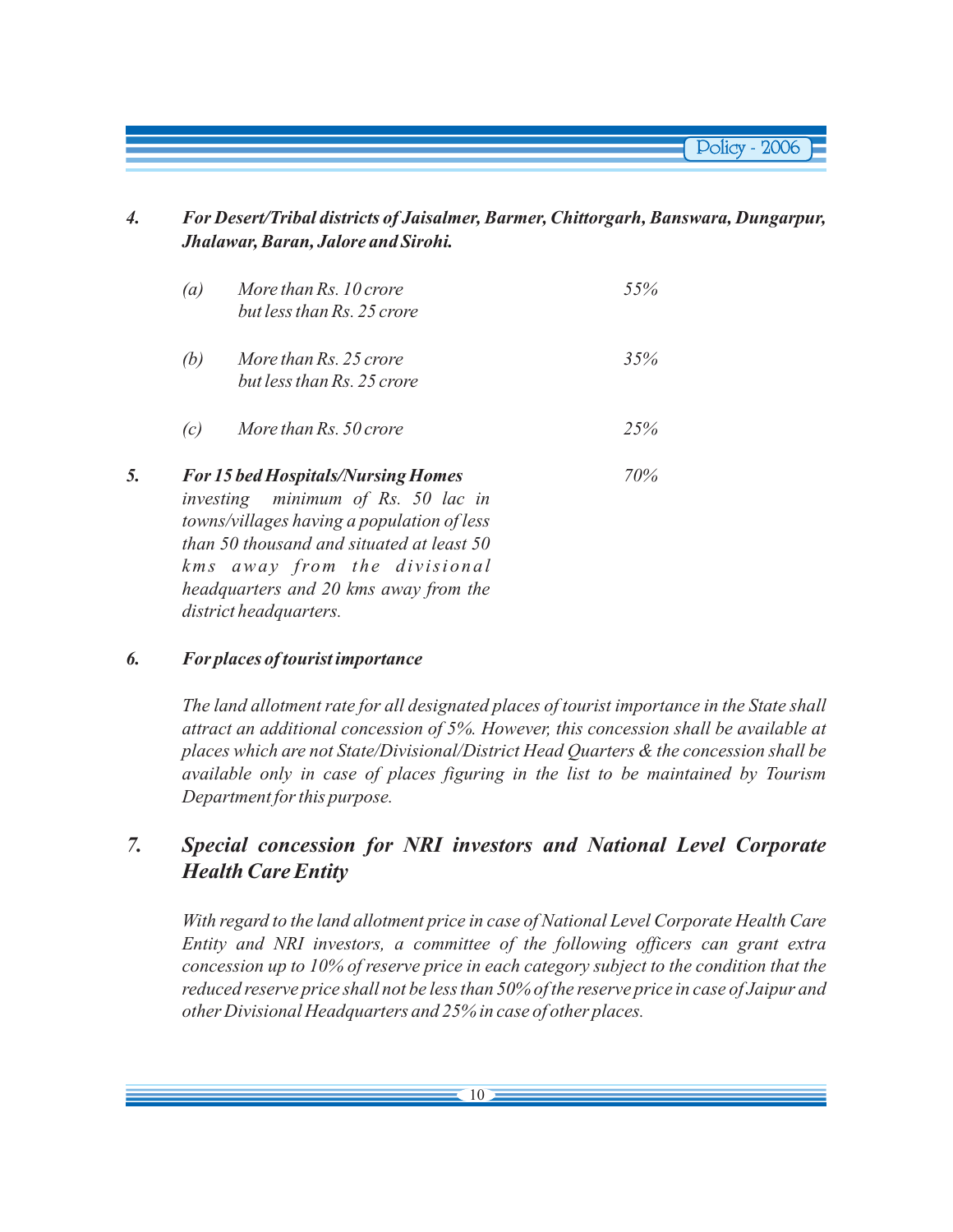| (i)   | Principal Secretary UDH                                                 | Chairman         |
|-------|-------------------------------------------------------------------------|------------------|
| (ii)  | Chairperson, BIP                                                        | Member           |
| (iii) | Secretary, Medical Education                                            | Member Secretary |
| (iv)  | Collector of concerned district<br>(If revenue land is to be allotted). | Member           |
| (v)   | Deputy Secretary Finance (GF&AR)                                        | Member           |

### *b. Tax benefits:*

*Under the policy, the eligible investors, in private health sector setting up health care facility in Rajasthan, shall be entitled for.*

- *(a) Exemption from electricity duty on captive generation as per the provisions laid down in clause 8 (iii) of Rajasthan Investment promotion policy (RIPS) 2003 for a period of 7 years.*
- *(b) 50% exemption in stamp duty (as per clause 8(iv) of RIPS 2003).*
- *(c) 50% exemption in conversion charge (as per clause 8(v) of RIPS 2003).*

### *H. Committees:*

*The following committees shall be formed to accomplish the objectives of Policy-*

- *Committee on Standards with the following composition-(a)*
	- *Principal, Medical College, Jaipur i)*
	- *Deputy Secretary, Medical Education Member Secretary. ii)*
	- *Director, Medical and Health/ Officer on Special Duty/Adviser Medical Education. iii)*
	- *Deputy Secretary, Ayurved. (for CAM Centers.) iv)*
	- *Deputy Secretary, Finance (GF & AR) v)*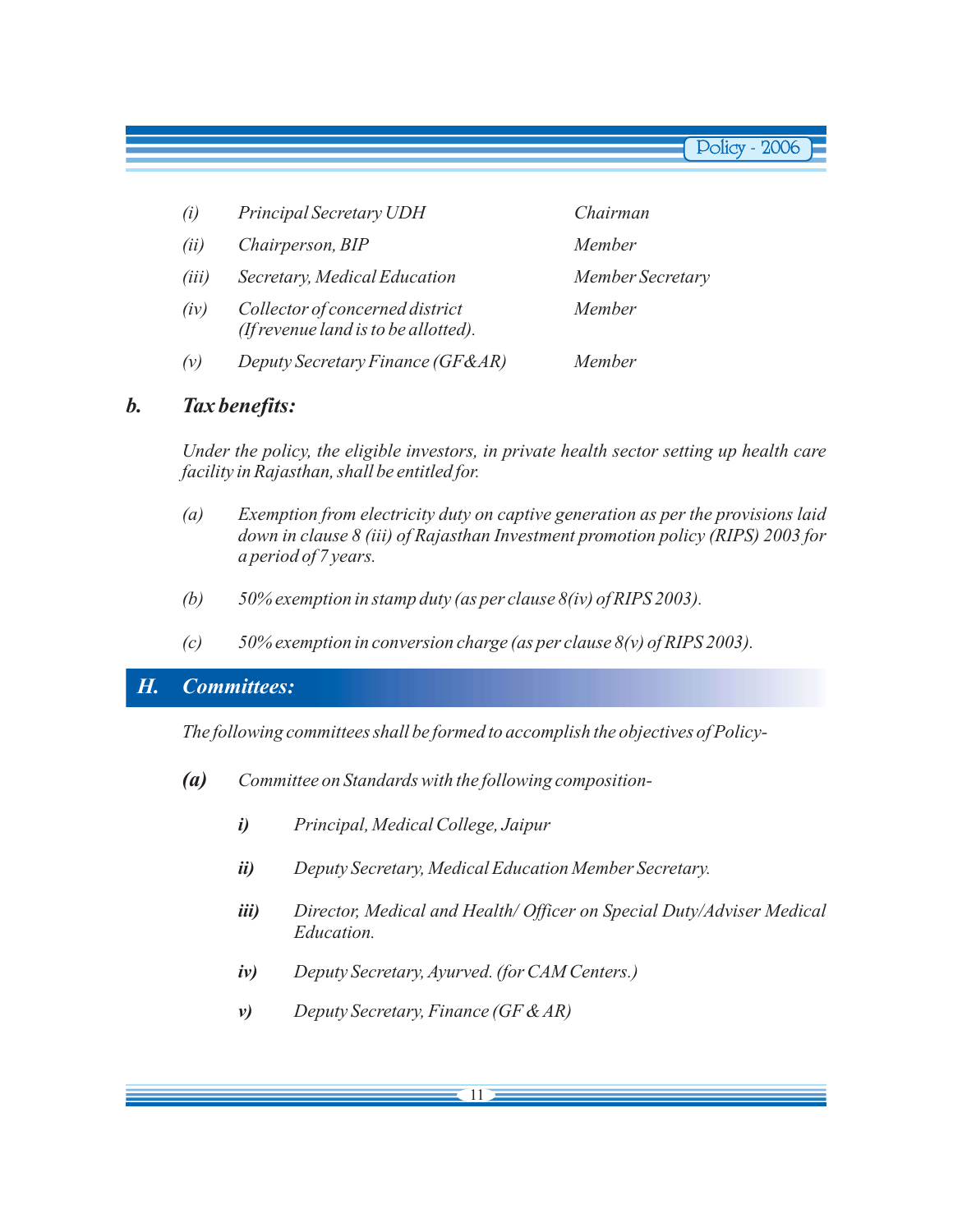- *State Medical Planning and Resource Committee: (b)*
	- *Secretary, Medical Education i)*
	- *Collector (Concerned District) ii)*
	- *Secretary, UDH or his nominee not below the rank of DS iii)*
	- *Secretary, Plan or his nominee not below the rank of DS iv)*
	- *Secretary, Finance or his nominee not below the rank of DS v)*
	- *Commissioner, Commercial Taxes vi)*
	- *Director-Medical and Health/Officer on Special Duty/Adviser Medical Education. vii)*
	- *Principal Medical College (Concerned Division) viii)*
	- *General Manager Board of Infrastructure Development and Investment Promotion. ix)*
	- *Deputy Secretary, Medical Education- Member Secretary. x)*
	- *Deputy Secretary, Ayurved. (for CAM Centers) xi)*
	- *Two Private Members associated with Medical profession to be nominated by the Government. xii)*

*Detailed guidelines will be issued by Department of Medical Education about powers and functioning of the above committees.*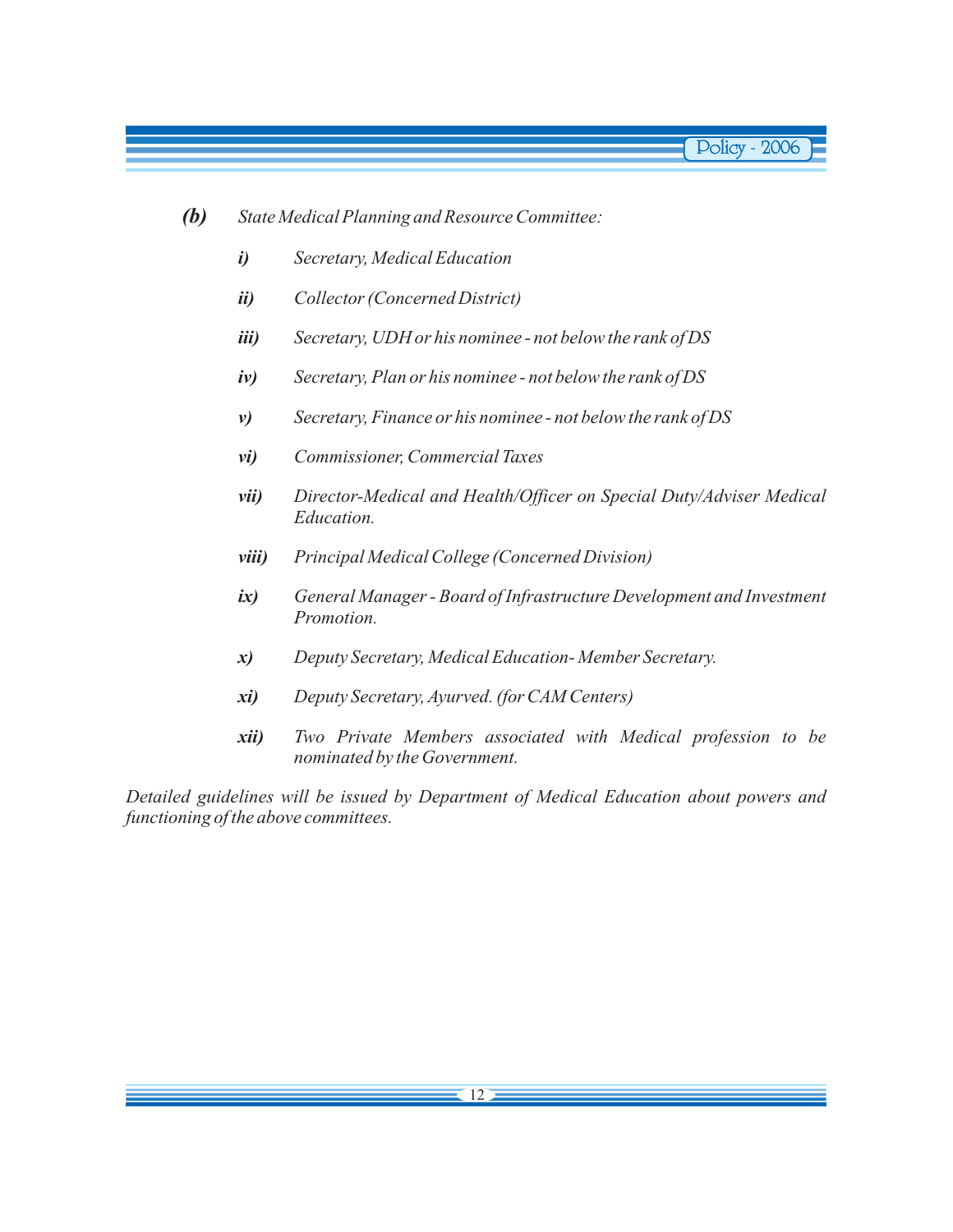#### *Application Format*

**Policy - 2006** 

#### *Sl. No.*

### *Department of Medical Education Govt. of Rajasthan, Jaipur*

*Application for Letter of Intent for establishing a Health Care Facility in Rajasthan*

| 1.               | Name of the Investor<br>(Individual/Trust/Society/NGO)                                   |                                                      |  |  |  |
|------------------|------------------------------------------------------------------------------------------|------------------------------------------------------|--|--|--|
| 2.               | <b>Address</b>                                                                           |                                                      |  |  |  |
| 3.               | Contact No.                                                                              |                                                      |  |  |  |
| $\overline{4}$ . | Details of the intended Health care Facility<br>Place (District/Town)<br>$\mathfrak{a}.$ |                                                      |  |  |  |
|                  | h.                                                                                       | <b>Bed</b> strength                                  |  |  |  |
|                  | $\mathcal{C}$ .                                                                          | Specialties                                          |  |  |  |
|                  | d.                                                                                       | Land Area required                                   |  |  |  |
|                  | e.                                                                                       | Rural/Urban                                          |  |  |  |
|                  | f.                                                                                       | Details of Facilities to be provided                 |  |  |  |
| 5.               |                                                                                          | Proposed investment (Min. Rs. 10 crore)              |  |  |  |
| 6.               | Finance resources                                                                        |                                                      |  |  |  |
|                  | $\mathfrak{a}.$                                                                          | Self                                                 |  |  |  |
|                  | h.                                                                                       | Loan                                                 |  |  |  |
| 7.               | Time frame to operationalize the facility                                                |                                                      |  |  |  |
| 8.               | *Consent to abide by the                                                                 |                                                      |  |  |  |
|                  |                                                                                          | Standards**laid by State of Rajasthan                |  |  |  |
| 9.               | Manpower recruitment (No.)                                                               |                                                      |  |  |  |
|                  | $\mathfrak{a}.$                                                                          | Doctors                                              |  |  |  |
|                  | h.                                                                                       | Nursing staff                                        |  |  |  |
|                  | $\mathcal{C}$ .                                                                          | Support staff                                        |  |  |  |
| 10.              | Plan for future extension                                                                |                                                      |  |  |  |
| 11.              |                                                                                          | Intention for enrollment for medical Tourism $(Y/N)$ |  |  |  |

*\*(For Sl. No. 8 & 10 an affidavit on stamp paper is to be submitted)*

*\*\*Refer to Standard for Private Medical institutions under Private Investment Policy*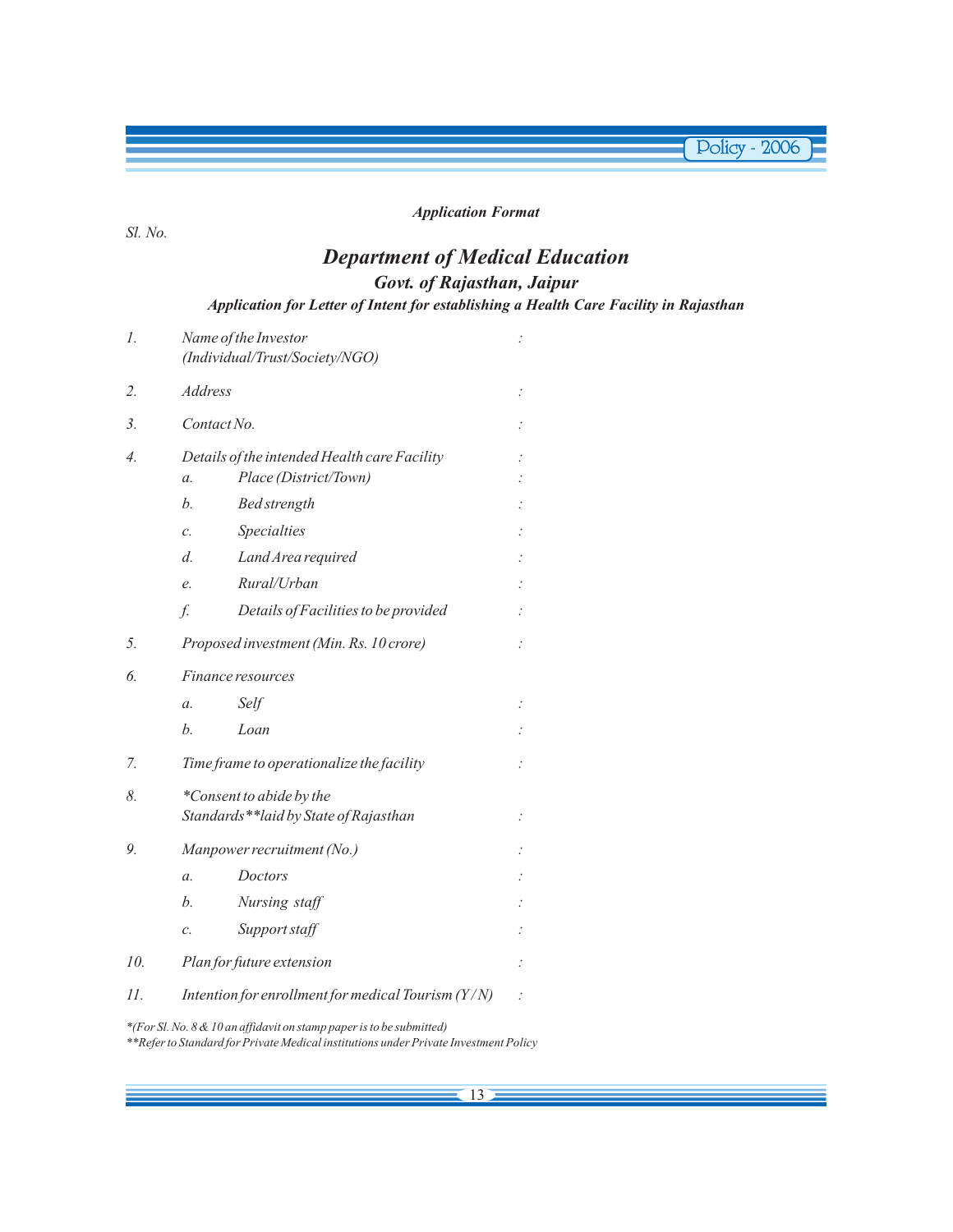#### *GOVERNMENT OF RAJASTHAN*

**Policy - 2006** 

# *Department of Medical Education (Gr.I) APPLICATION FORM*

*(Application form for grant of a No Objection-cum-Essentiality Certificate to establish a new Medical/Dental College in the State addressed to Secretary, Medical Education)*

| 1.               | Name of applicant Society/Trust/Company<br>(with full postal address & Tel/Fax No.)                                                                                                             |   |
|------------------|-------------------------------------------------------------------------------------------------------------------------------------------------------------------------------------------------|---|
| 2.               | Name of the applicant and his designation<br>in Society/Trust/Company                                                                                                                           |   |
| $\mathfrak{Z}$ . | Registration Number and Major Areas of<br>Activities (enclosed copy of registration)                                                                                                            |   |
| 4.               | Name of Proposed Medical/Dental Colleges<br>and Place where proposed.                                                                                                                           |   |
| 5.               | Proposed annual intake of students                                                                                                                                                              |   |
| 6.               | Medical experts on the Management Board of<br>proposed College (give details)                                                                                                                   | ÷ |
| 7.               | Availability of Land/Building with society (givedetails)                                                                                                                                        |   |
| 8.               | Objectives of Society/Trust/Company with<br>reference to medical education (enclose<br>certified copy of bye-laws memoranda and<br>Articles of Association/Trust deed/Company<br>incorporation) |   |
| 9.               | Whether personnel from Administration/Finance/<br>Medical field are on Board                                                                                                                    |   |
| 10.              | Financial Strength of Society<br>Capital Assets<br>Income                                                                                                                                       |   |
| 11.              | Whether owns a hospital, if yes specify<br>Location:<br><b>Bed</b> compliment<br>Extension                                                                                                      |   |
|                  | (enclose certified copy of the title deed)                                                                                                                                                      |   |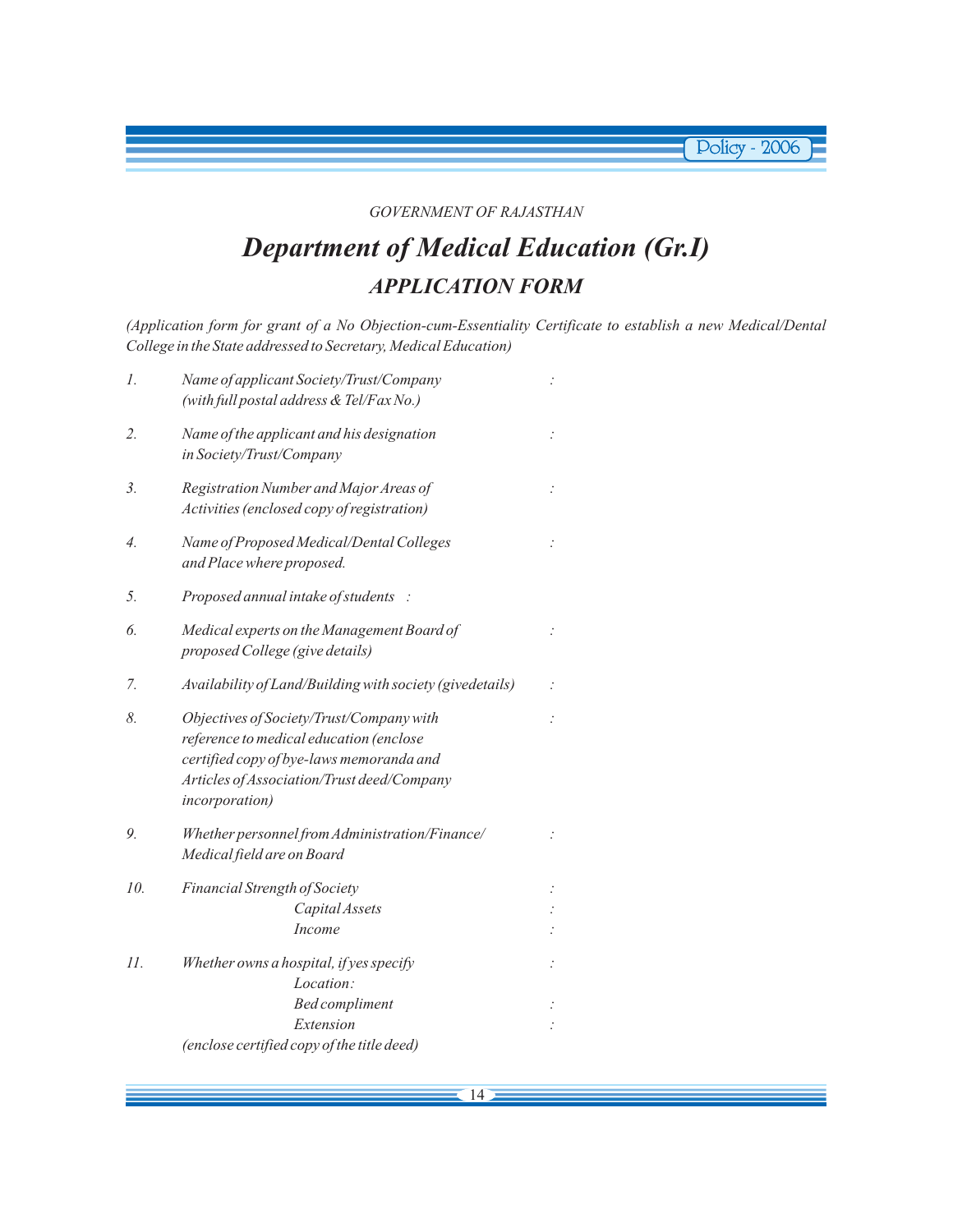- *12. Details of project financing Total project cost Funding sources*
- *13. Whether agrees to give an undertaking to follow-*
	- *(a) MCI/DCI/GOI/Supreme Court's guidelines & directions*
	- *(b) Time frame for establishment of College and Hospital*
	- *(c) Selection/Admission criteria as laid down by State, and*
	- *(d) Have sufficient funds for development and bank guarantees, if yes, enclose*

*Undertaking on a non judicial stamp of Rs. 10 duly attested by a first class Magistrate*

*14. Any other information*

#### *SIGNATURE OF APPLICANT WITH OFFICIAL SEAL*

#### *List of Enclosures*

*To be appended with the application form:-*

- *1. Certified copy of bye-laws/Memoranda and Articles of Association/Trust deed/company incorporation.*
- *2. Certified copy of Certificate of Registration*
- *3. Annual reports and audited balance sheets for last 3 years.*
- *4. Certified copy of the title deed of total available land as proof of ownership.*
- *5. Certified copy of the zoning plans of available sites indicating their land use*
- *6. Poor of ownership of existing Hospital*
- *7. Authorization letters addressed to bankers of applicant society authorizing in State Government to make independent inquiries regarding financial track record of the applicant society/Trust/company.*